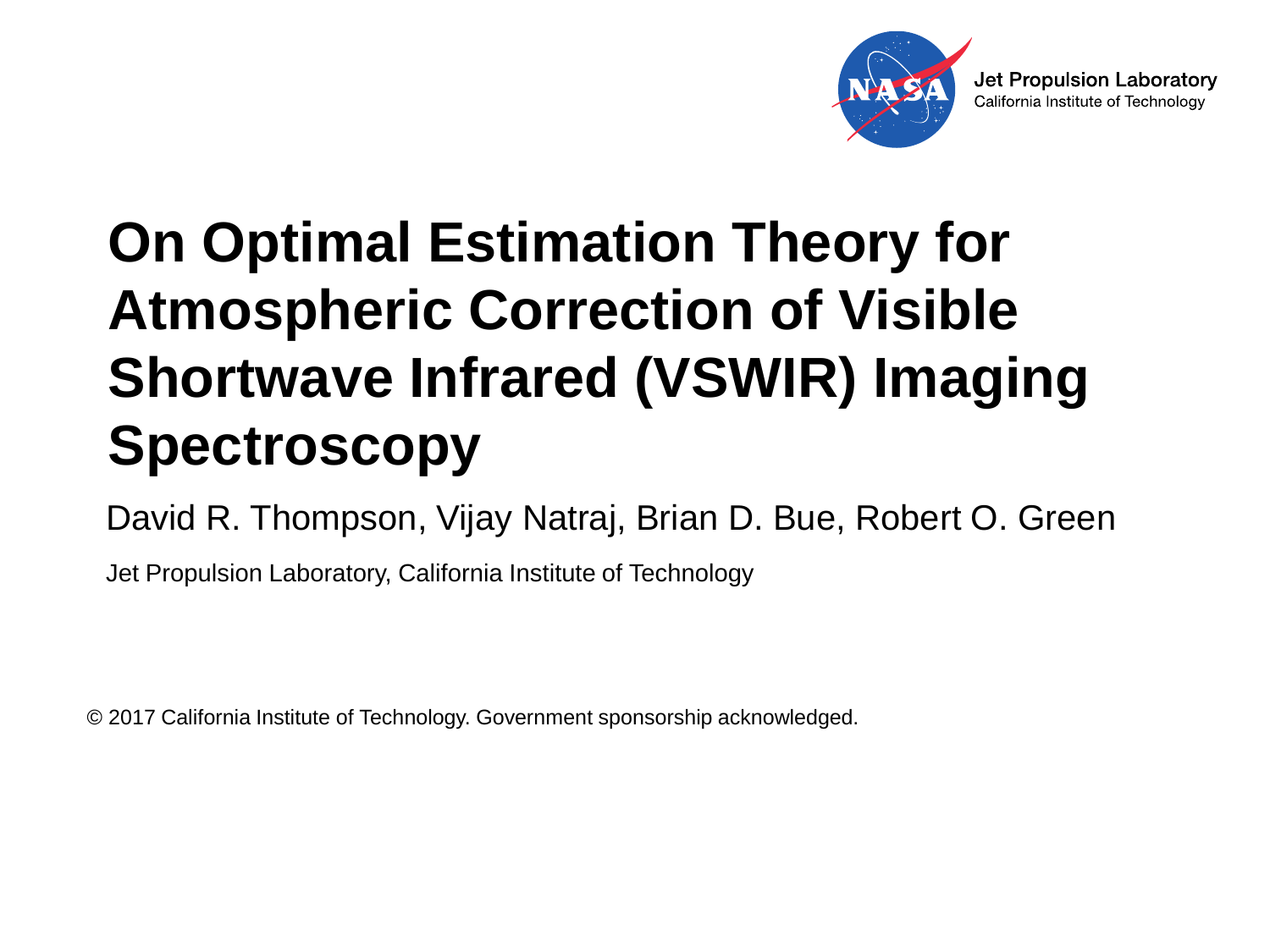#### **Agenda**

- 1. Status quo atmospheric correction methods and gaps
- 2. Optimal Estimation and its advantages
- 3. Implementation possibilities



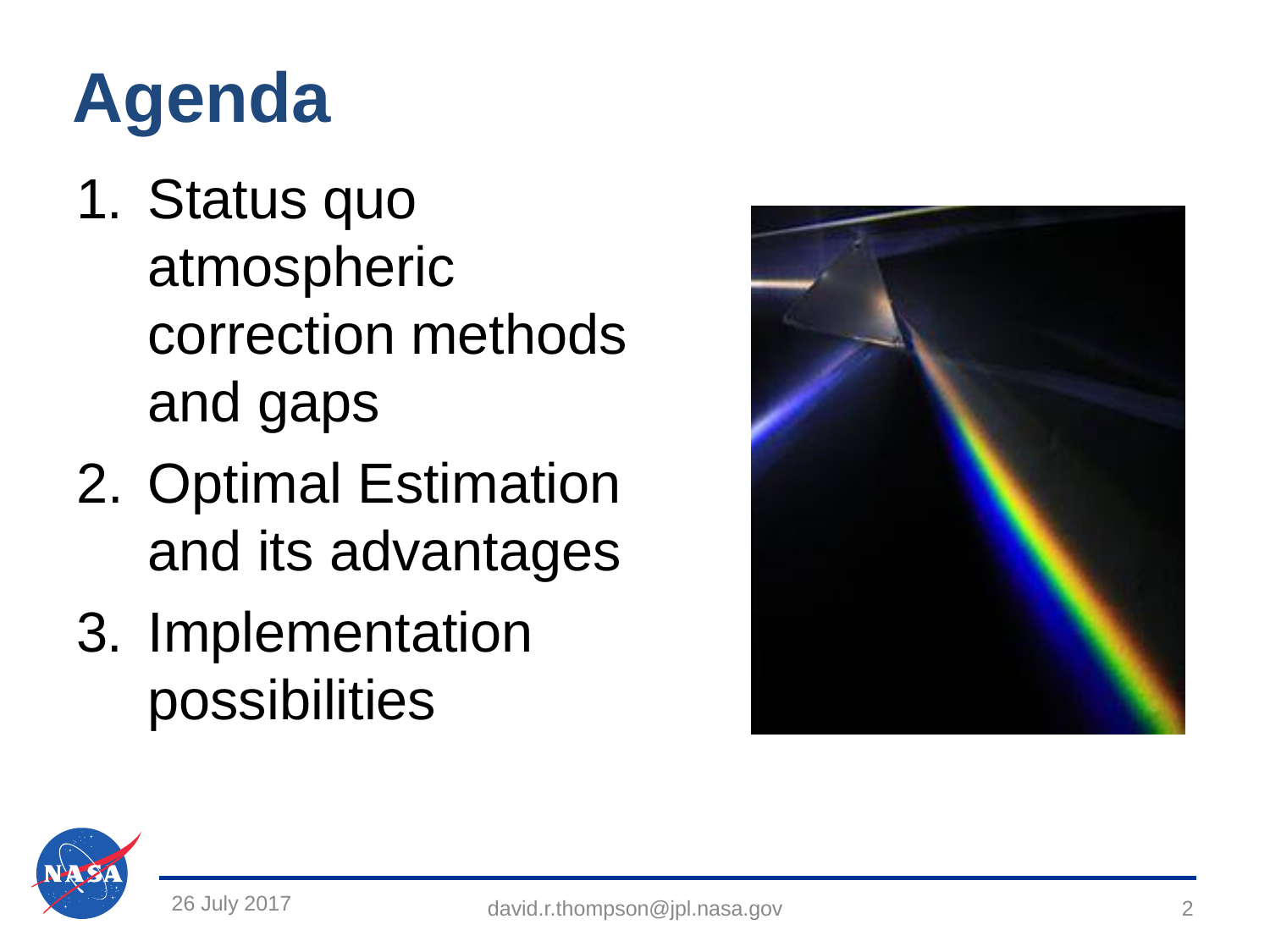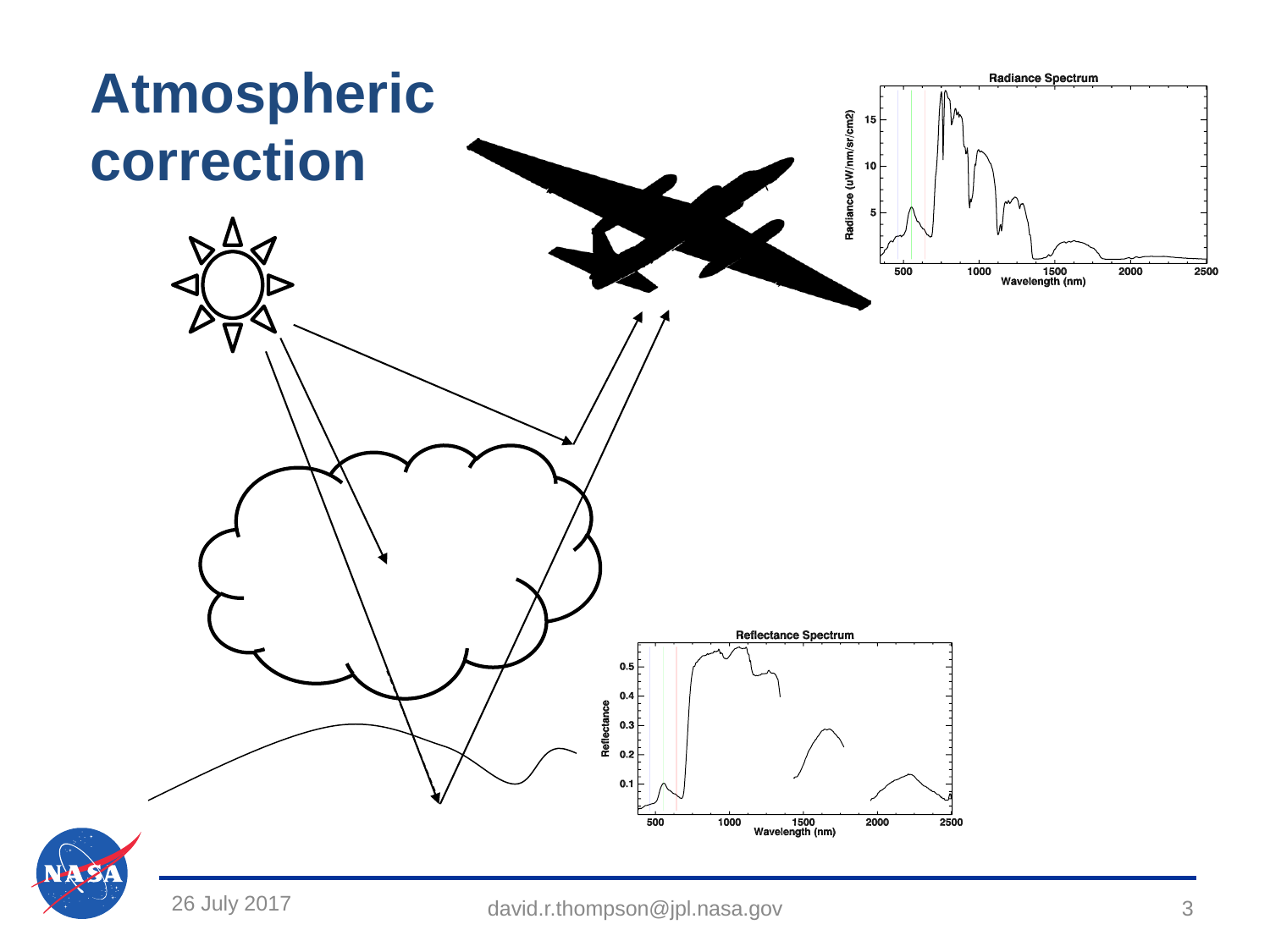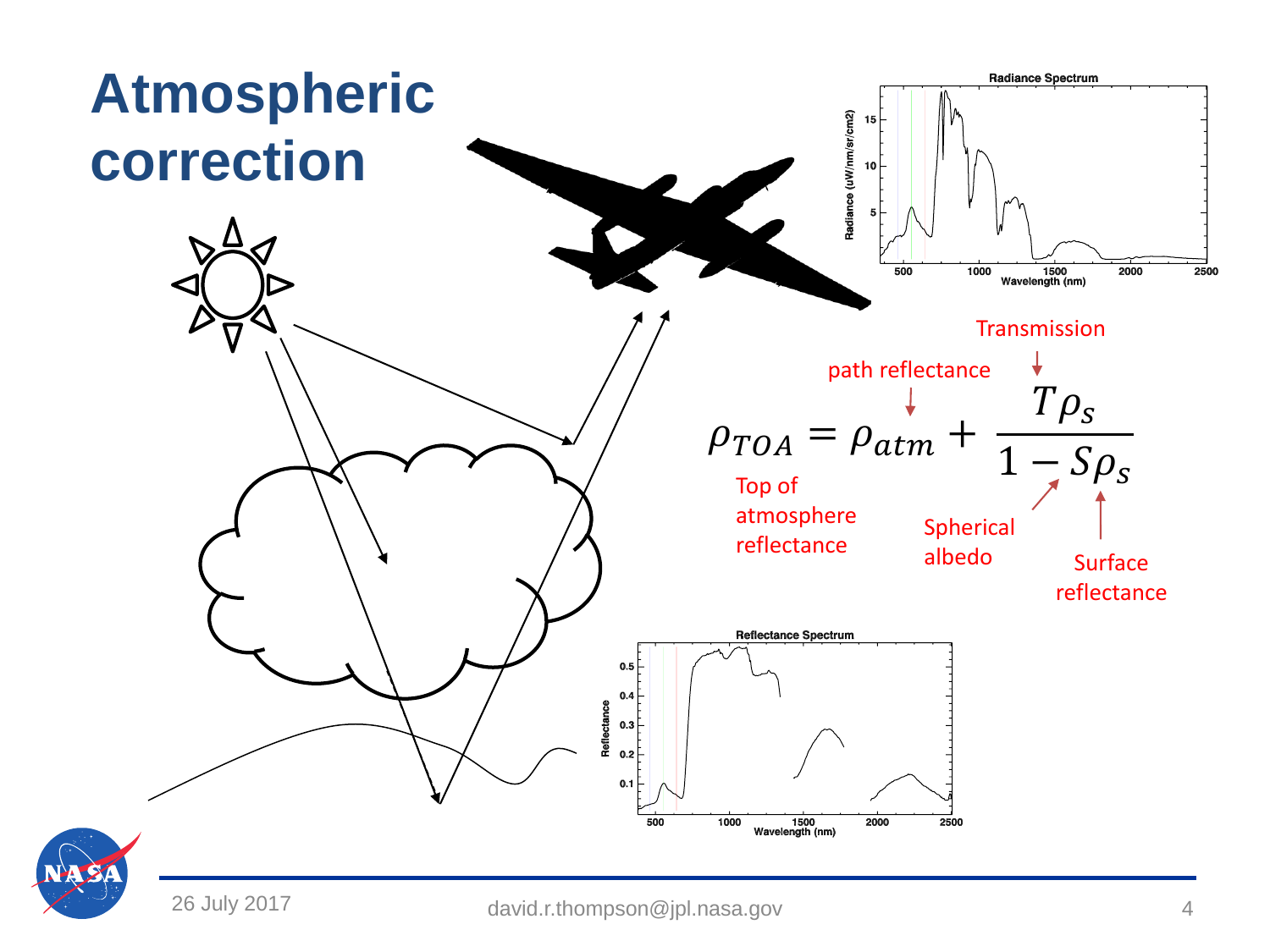

**In Advance**

#### **Typical approach**

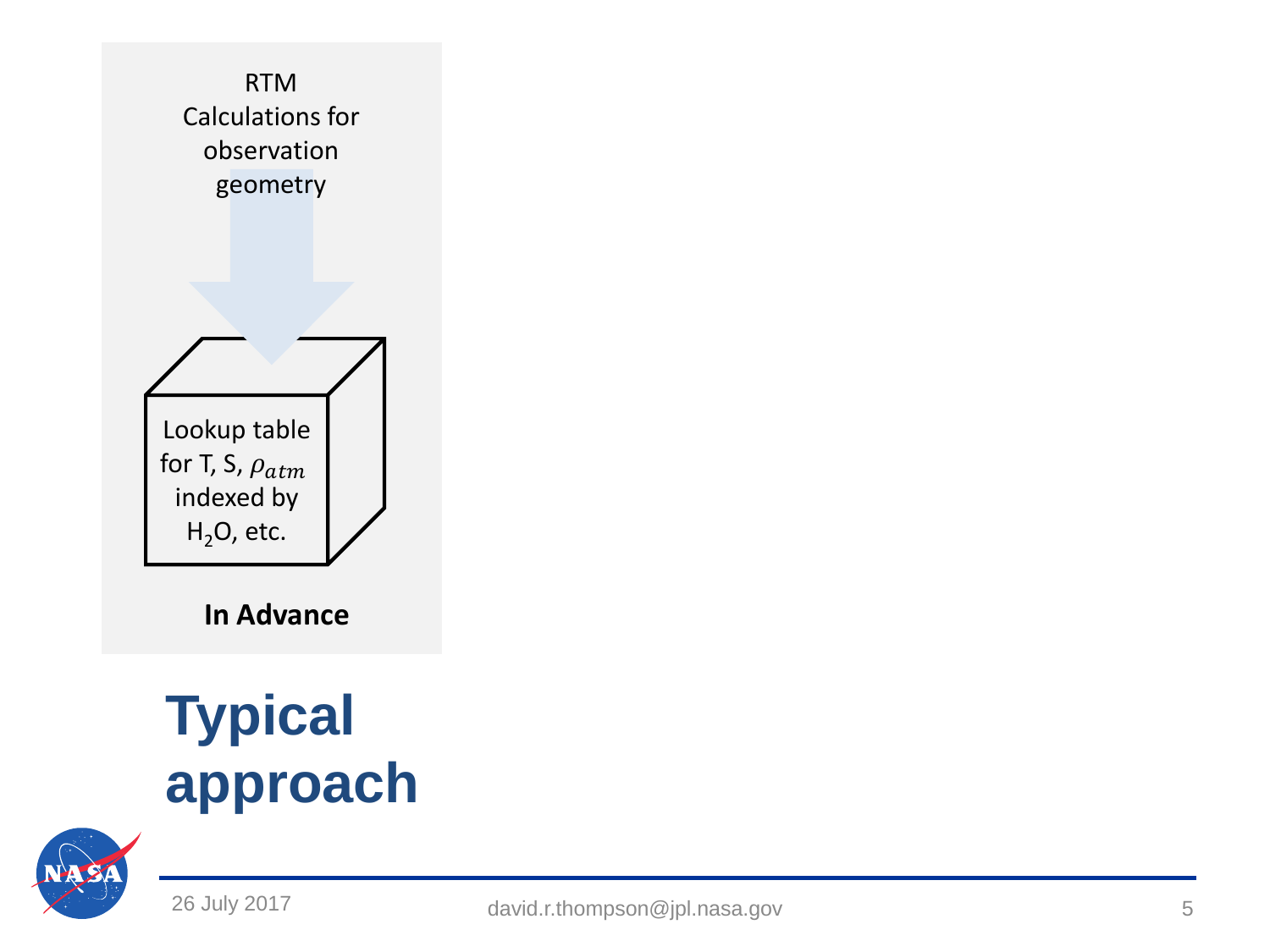

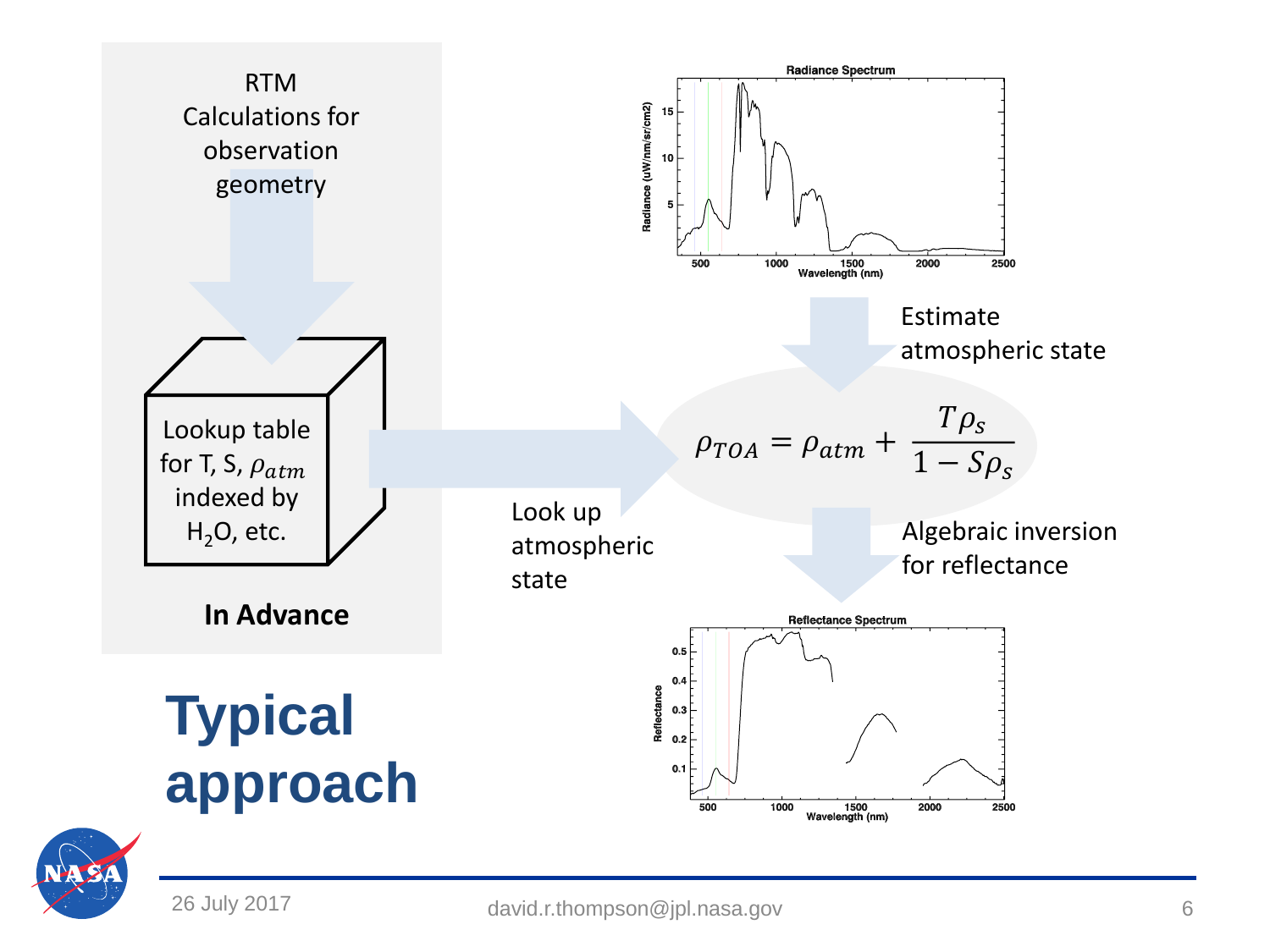## **Key attributes of status quo methods**

- **Surface and atmosphere retrieved separately.** Cannot always estimate smooth atmospheric perturbations.
- **Number of retrieved atmospheric parameters must be small.** The state vector size is limited by LUT dimension.

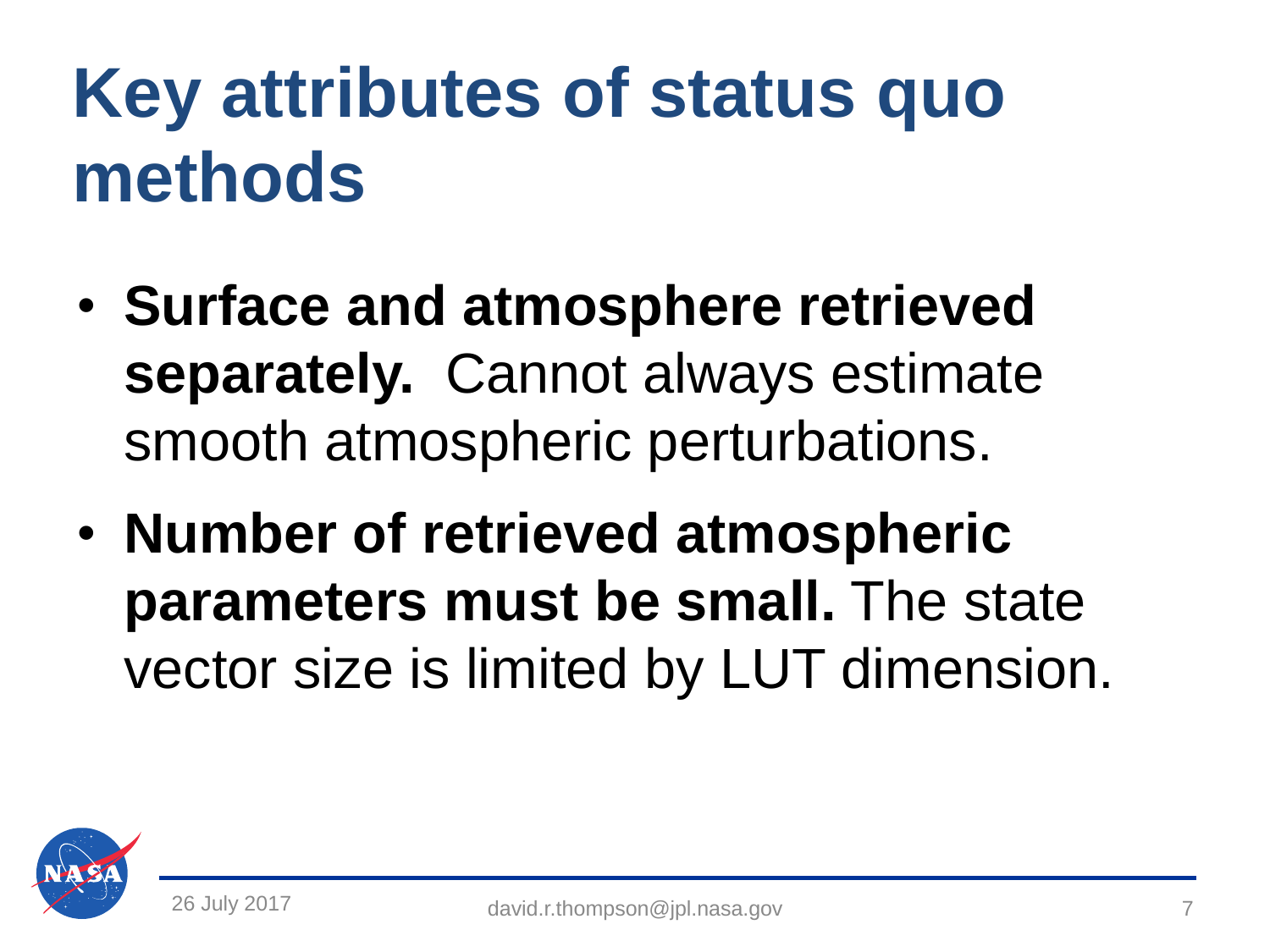## **Big deal for tropical atmospheres**







**Figure 1:** Aerosol Optical Depth (AOD) for the Indian Subcontinent, averaged over winter months of 2001-2004. Here the MISR instrument reveals spatial variability with AOD values of 0.3 or greater for many of the areas overflown during the AVIRIS-NG India campaign (Di Girolamo et al., 2004). Aerosol loadings over urban areas are typically higher.

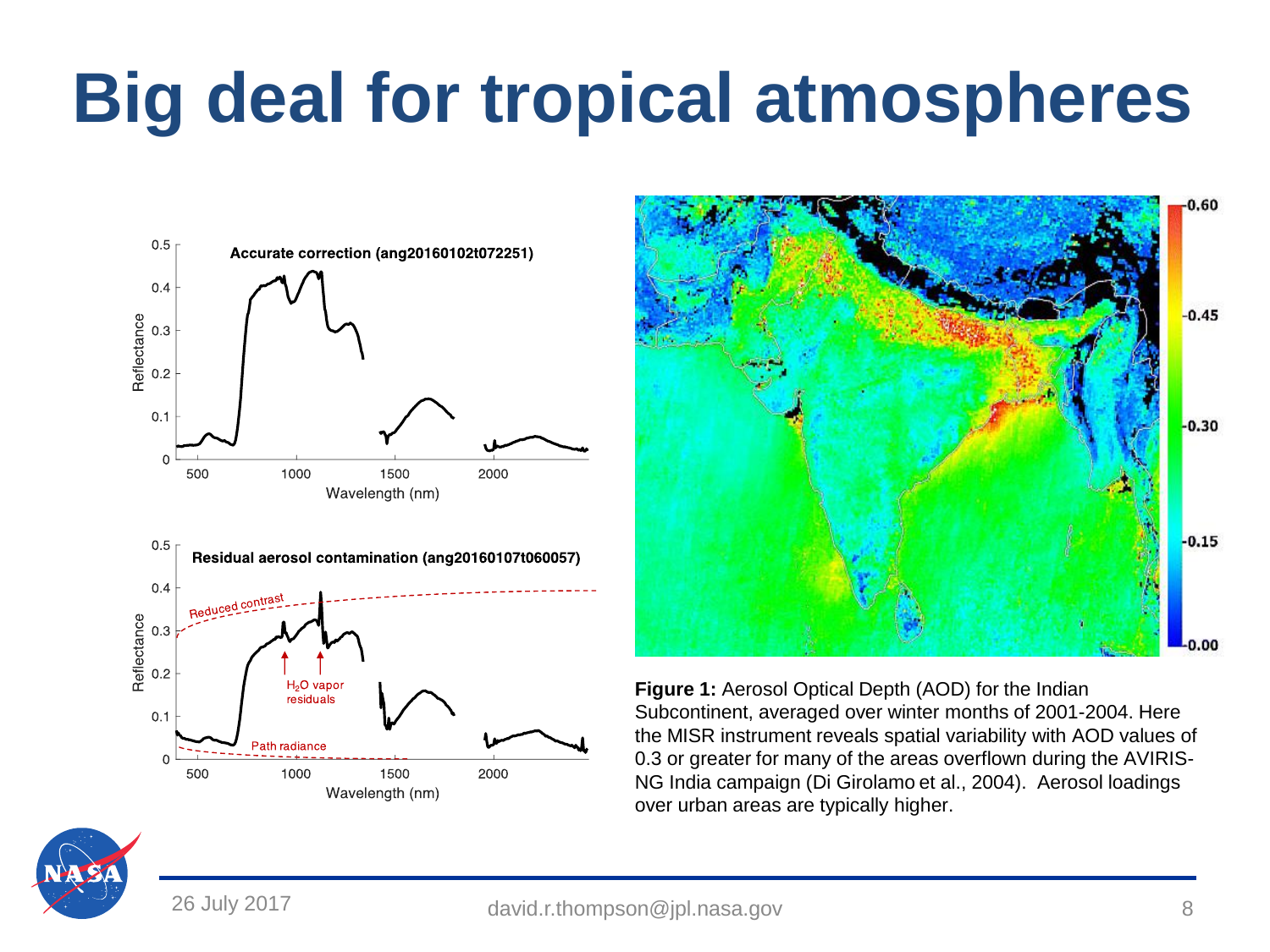#### **Small inaccuracies can matter**



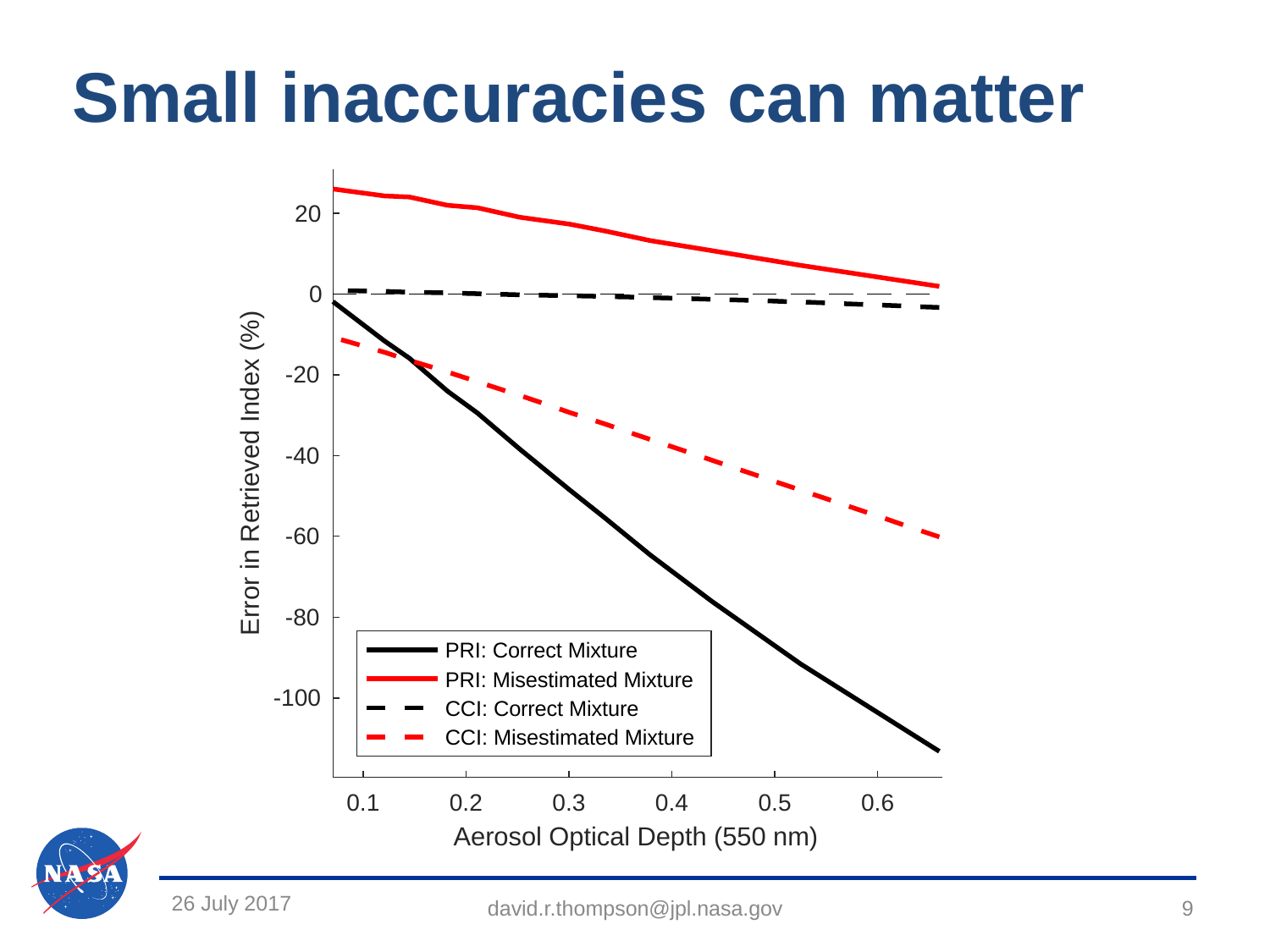#### **Alternative: Optimal Estimation [Rodgers et al., 2000]**

- **Estimate atmosphere and surface together**
- **Free parameters are a state vector of arbitrary size**
- **Probabilistic, permits uncertainty analysis and Bayesian priors**

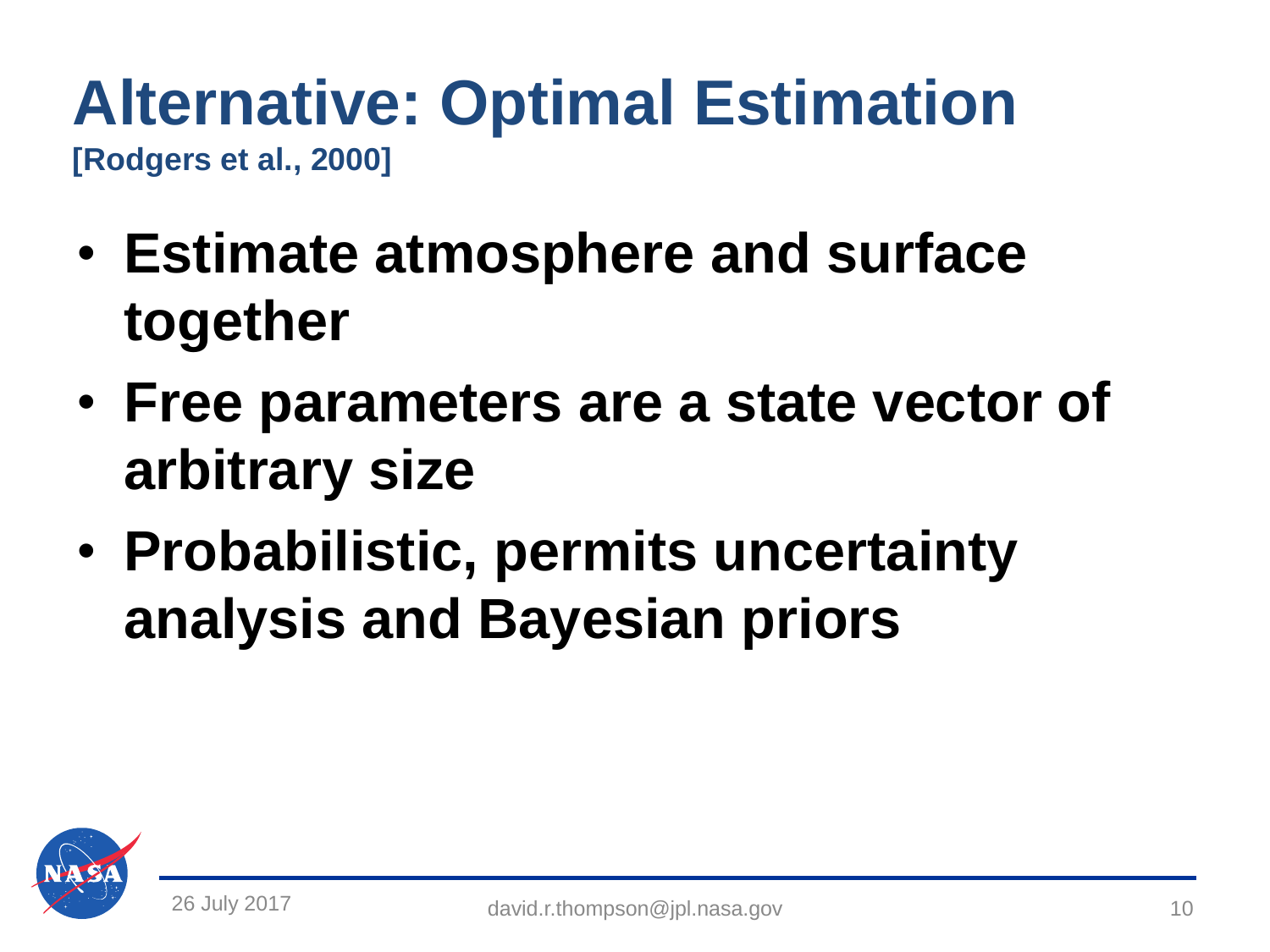# **Alternative: Optimal Estimation**

**[Rodgers et al., 2000]**

• Measurement model:

$$
\mathbf{y} = \mathbf{F}(\mathbf{x}) + \epsilon_{\text{random error}}
$$
\nRadius of the equation  $\mathbf{y} = \mathbf{y} - \mathbf{y}$ , and  $\mathbf{y} = \mathbf{y} - \mathbf{y}$ , respectively.

• For covariances **S,** minimize the error function :

$$
\chi^{2}(x) = (F(x) - y)^{T} S_{\epsilon}^{-1} (F(x) - y) + (x - x_{a})^{T} S_{a}^{-1} (x - x_{a})
$$
\nModel match to measurement

\nBayesian prior

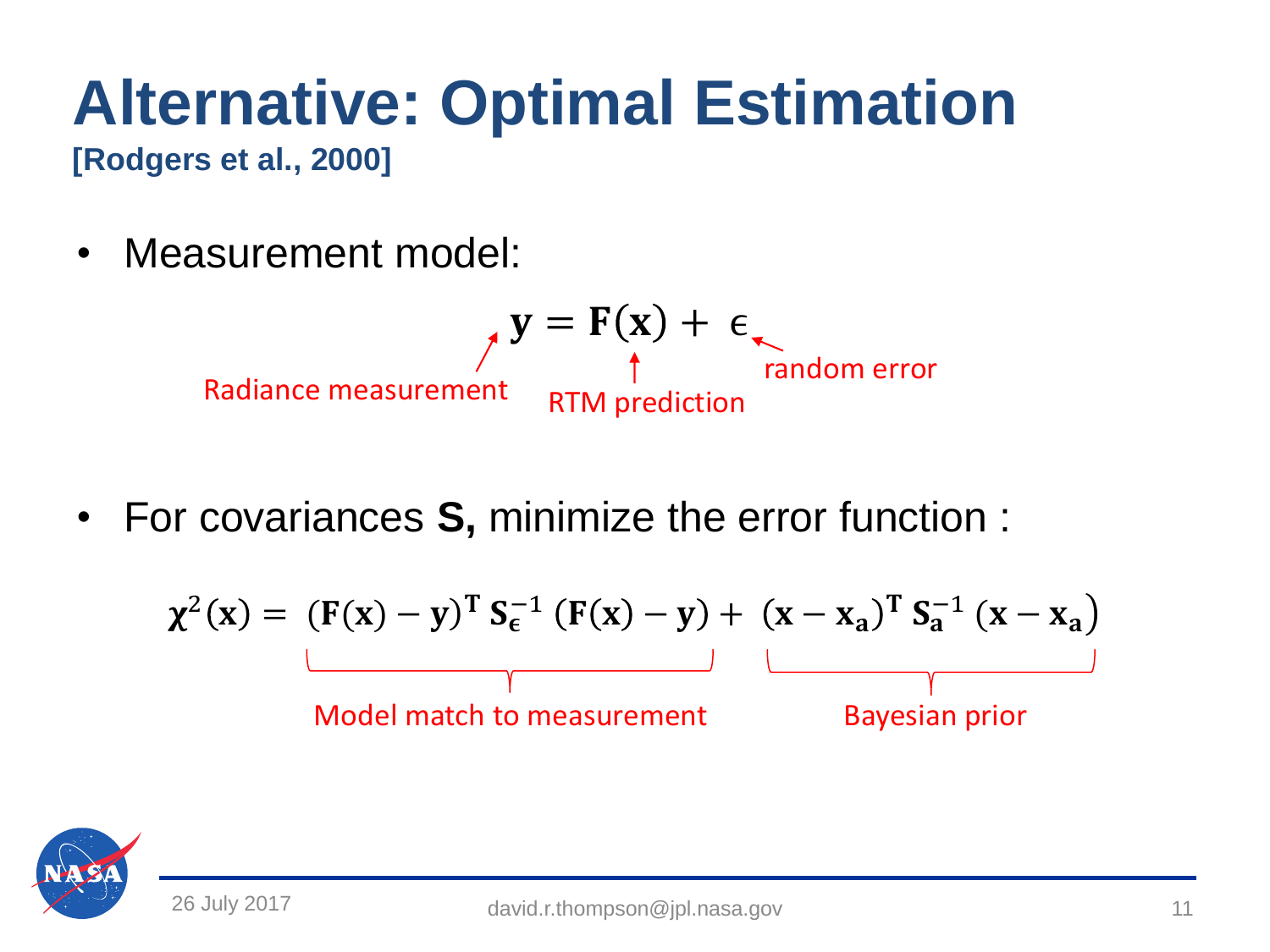

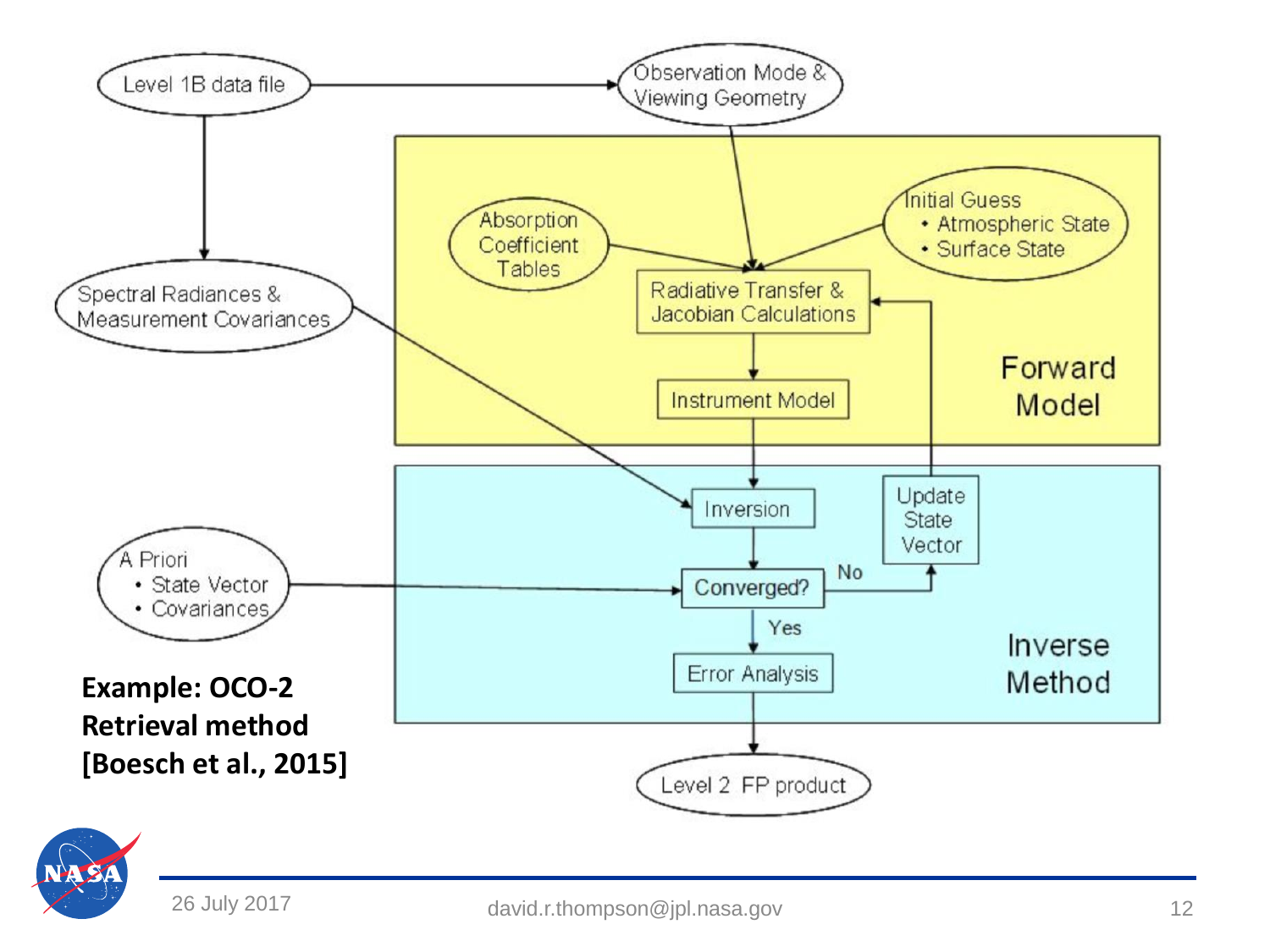#### **Potential benefits**

- **RTM solution for each spectrum,** models exact absorptionin-scattering for accurate correction of  $H_2O$  vapor absorption – get past interpolation inaccuracy of LUT and limited number of state variables
- **Relaxes Lambertian assumption**
- **Retrieve aerosol parameters** using information across the VSWIR range, improving accuracy of aerosol correction.
- **Incorporates ancillary measurements** in a principled way via the prior distribution
- **Degree of Freedom (DOF) analysis** permits a rigorous analysis of VSWIR atmospheric information content
- **Posterior uncertainty estimates** for use in downstream analyses.

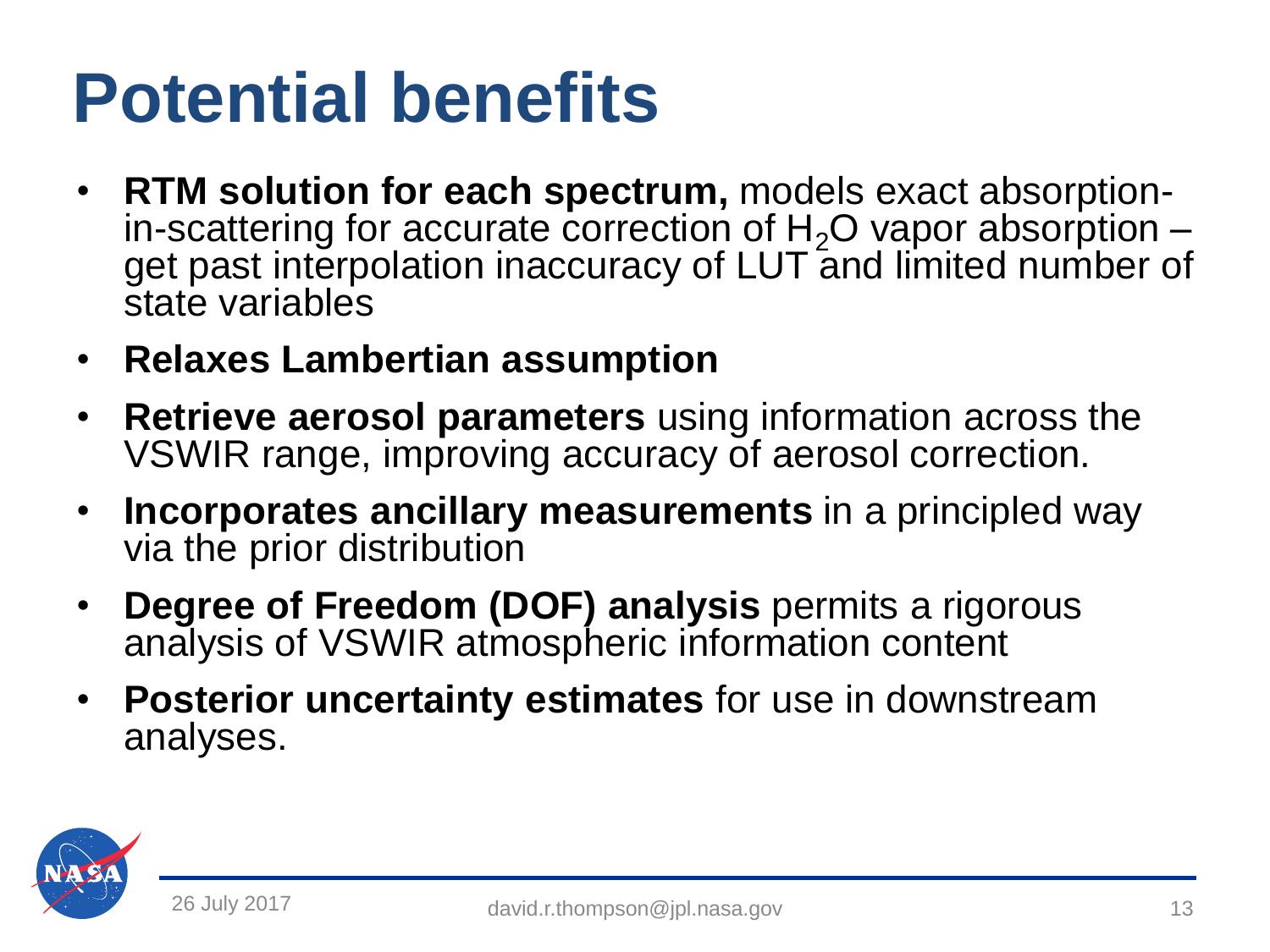# **Agenda**

- 1. Status quo atmospheric correction methods and gaps
- 2. Optimal Estimation and its advantages
- 3. Implementation possibilities



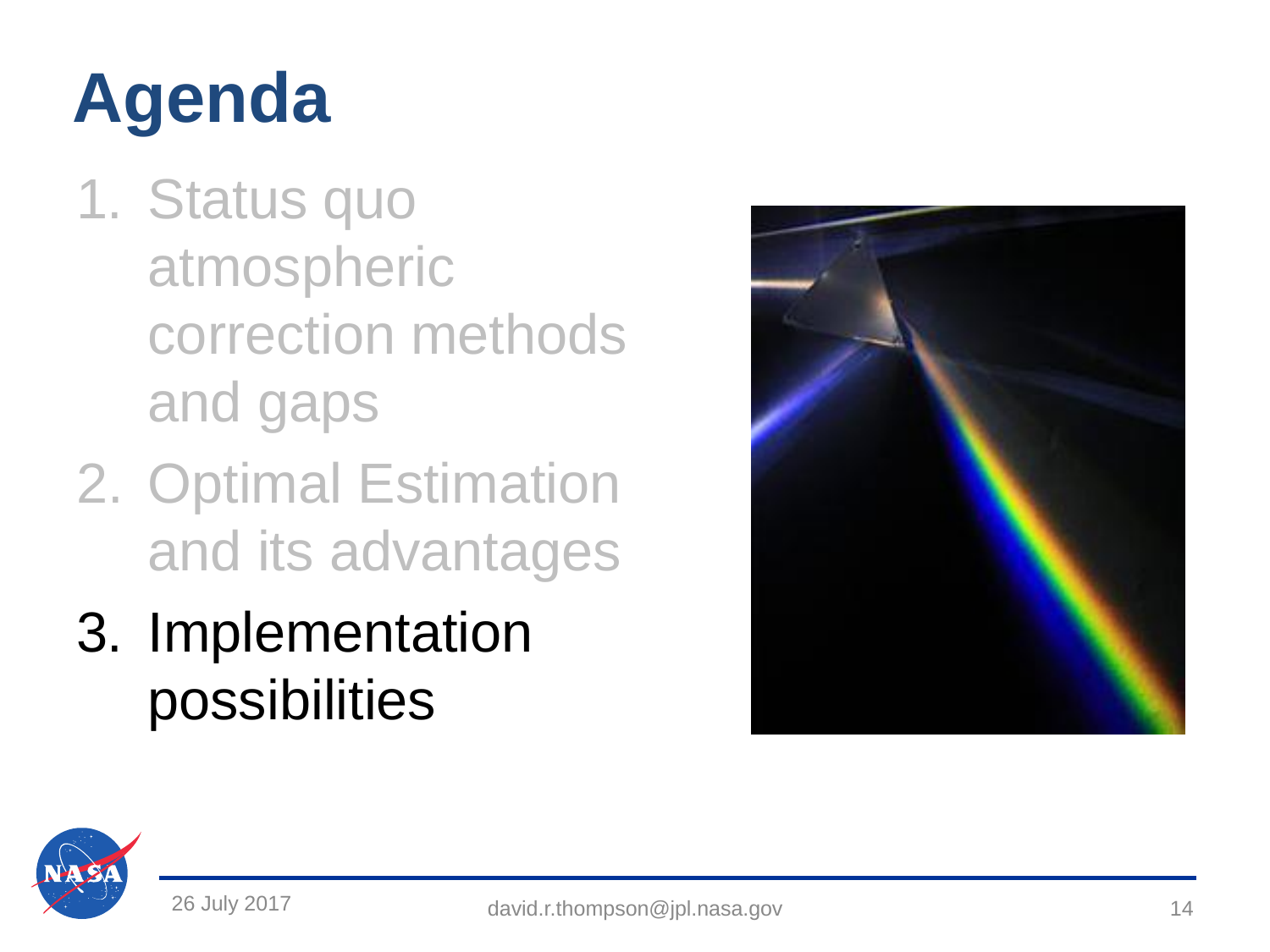## **Option 1: Fast RTMs**

- Two-stream exact-single-scattering (2S-ESS) model (Spurr and Natraj, 2011)
	- 1. 2S computes the approximate multiple scattering field
	- 2. ESS calculates the single-scatter field.
- Incorporates state of art representations
	- Nakajima-Tanaka (N-T) correction
	- Delta-M scaling
- For calculations in a 20-layer atmosphere with 100 spectral points, 2S is ~800 times faster compared to DISORT with eight discrete ordinates in the halfspace.
- **Accurate to within 0.1% of an "exact" RT model, but with computational speed comparable to twostream models.**

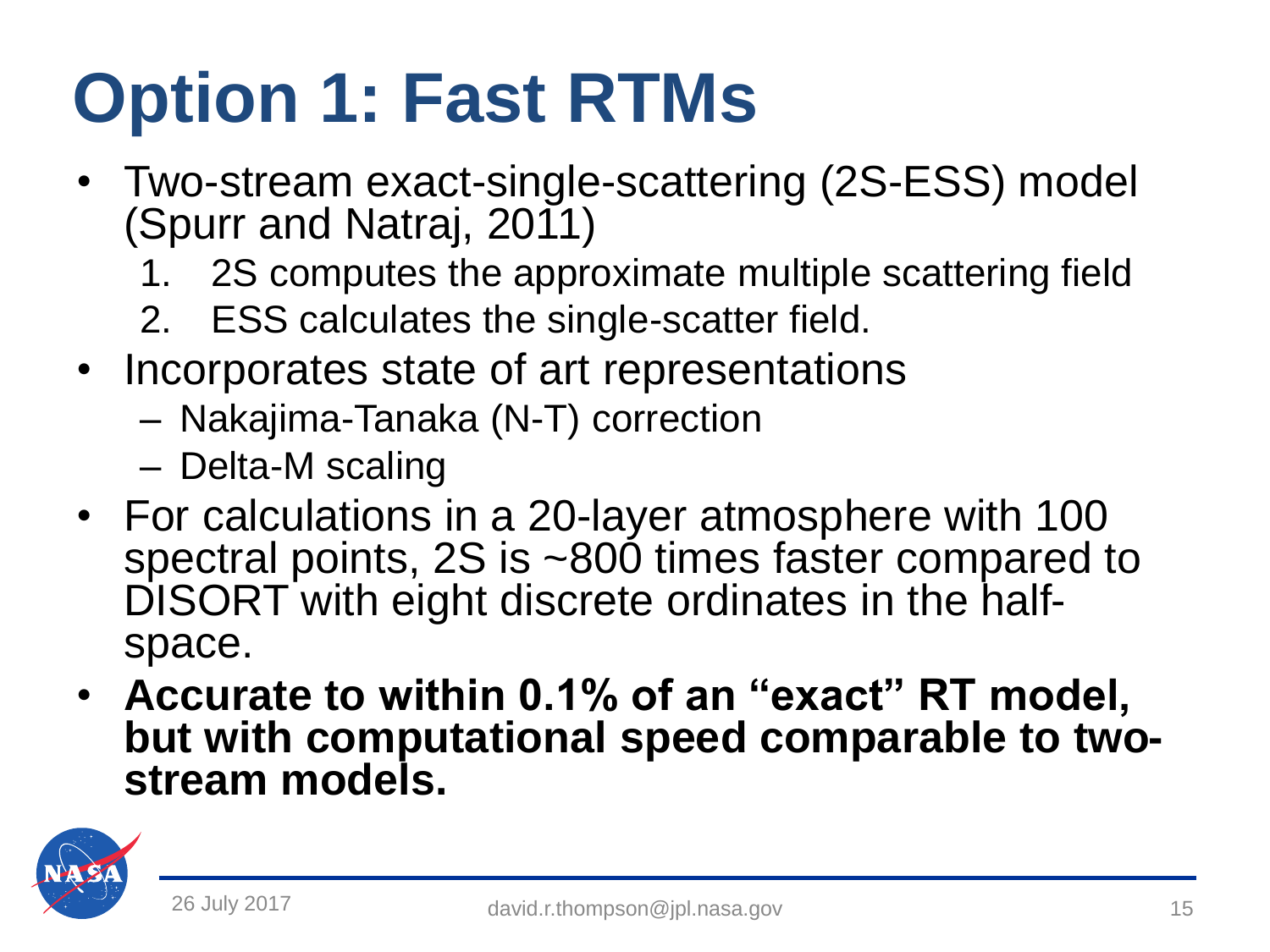# **Option 2: Neural Network Emulation [Rivera, Verrelst, et al.,** *Remote Sensing* **2015].**

- A powerful, flexible regression model
- Major advances 2012-present
- Learns the RTM response function based on training data
- Runs in *milliseconds* on commodity hardware
- Can achieve accurate emulation within numerical precision

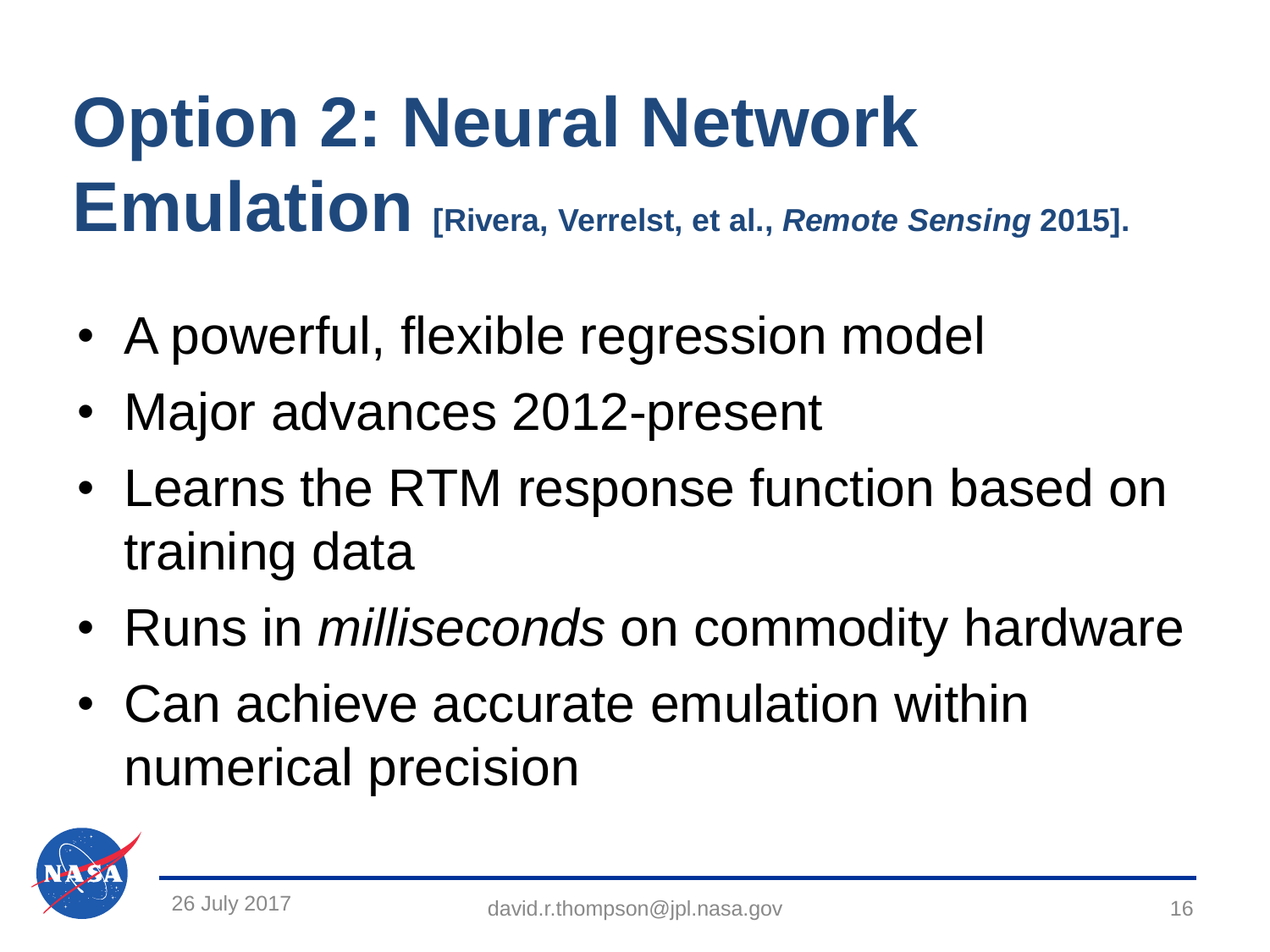# **Example: modeling the MODTRAN A band, line by line**



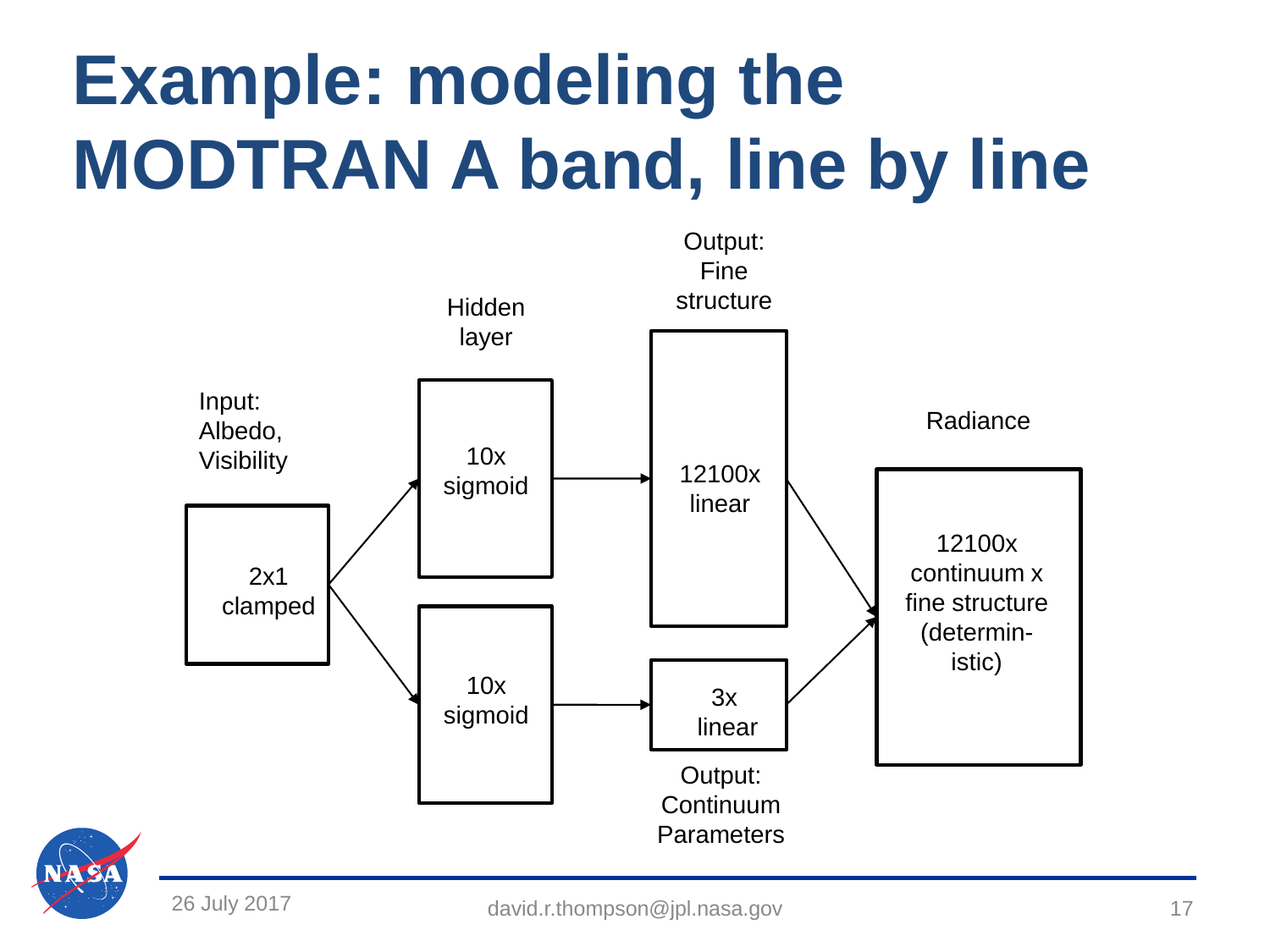# **Oxygen A band at two AODs**

The fine structure calculation is trained easily on a modern laptop CPU in just a few minutes

Achieves arbitrary accuracy (<0.0005 transmittance units).

The forward model runs in three milliseconds.



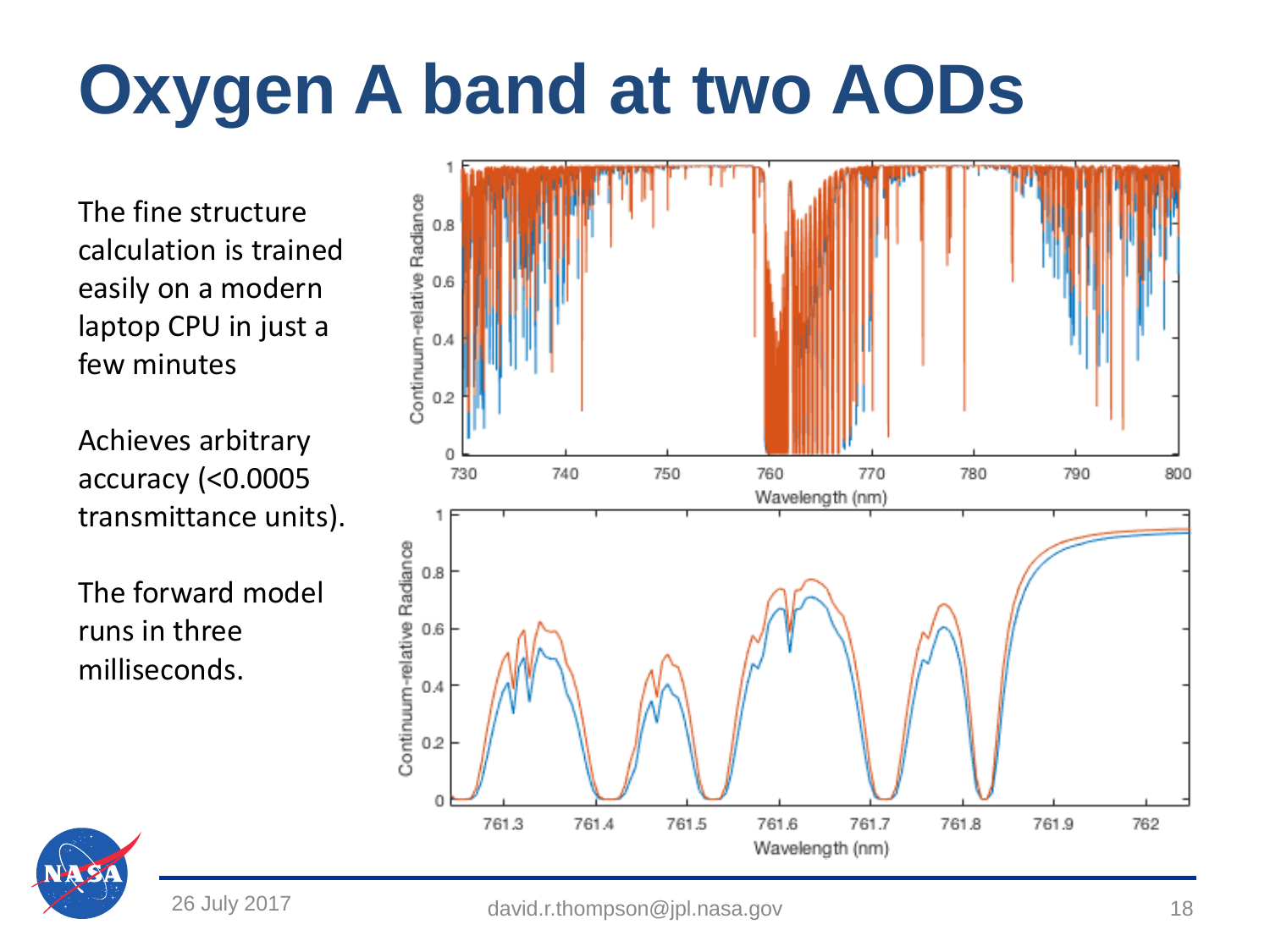#### **Conclusions**

- Optimal Estimation: A principled probabilistic approach to advance atmospheric correction with combined estimation of surface and atmosphere
- Now tractable thanks to mature technologies from other fields
- Watch this space for more...

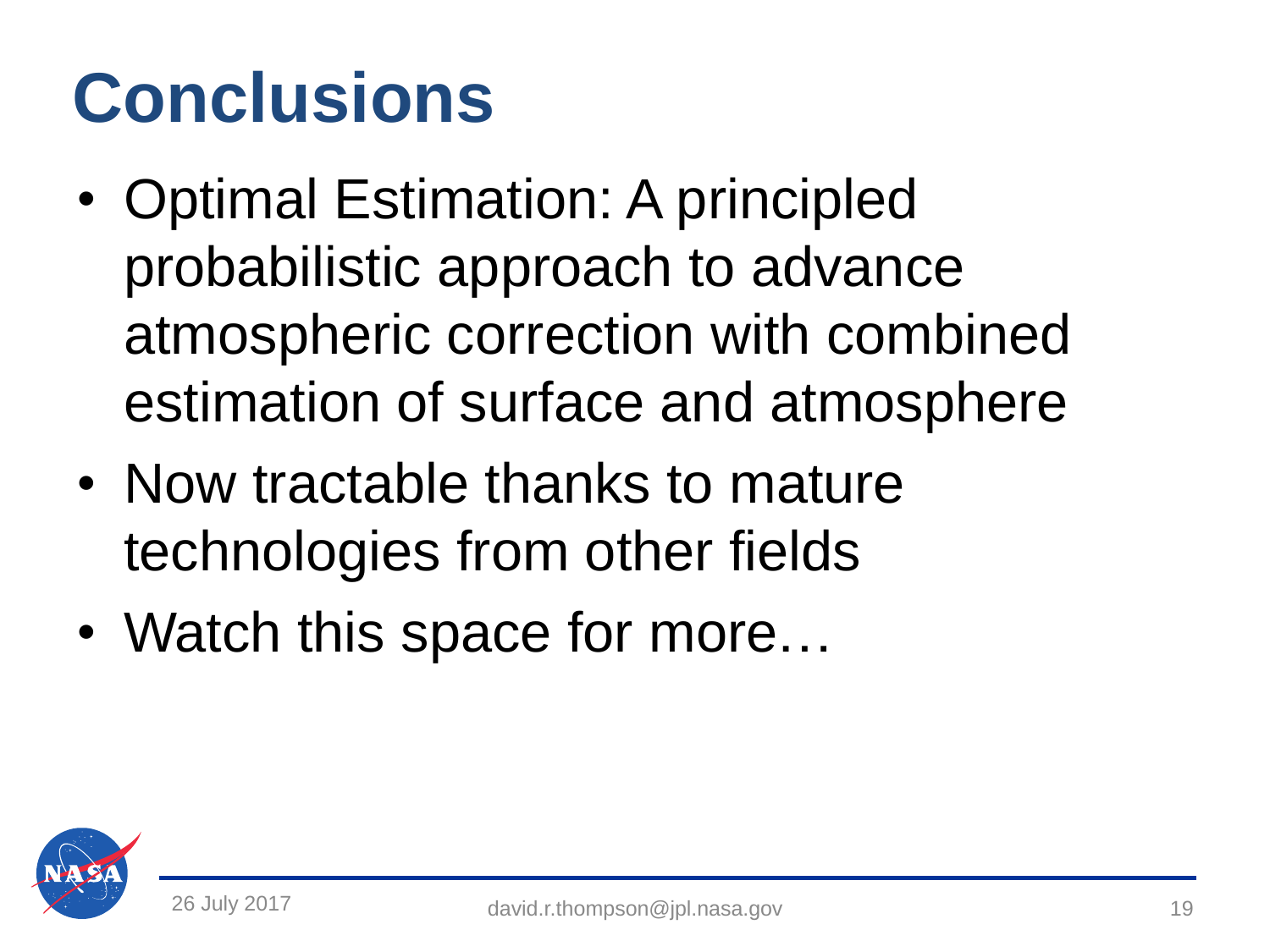#### **Thanks!**

**NASA Earth Science Division (AVIRIS-NG India Science Analysis Grant)**

**National Science Foundation National Robotics Initiative**